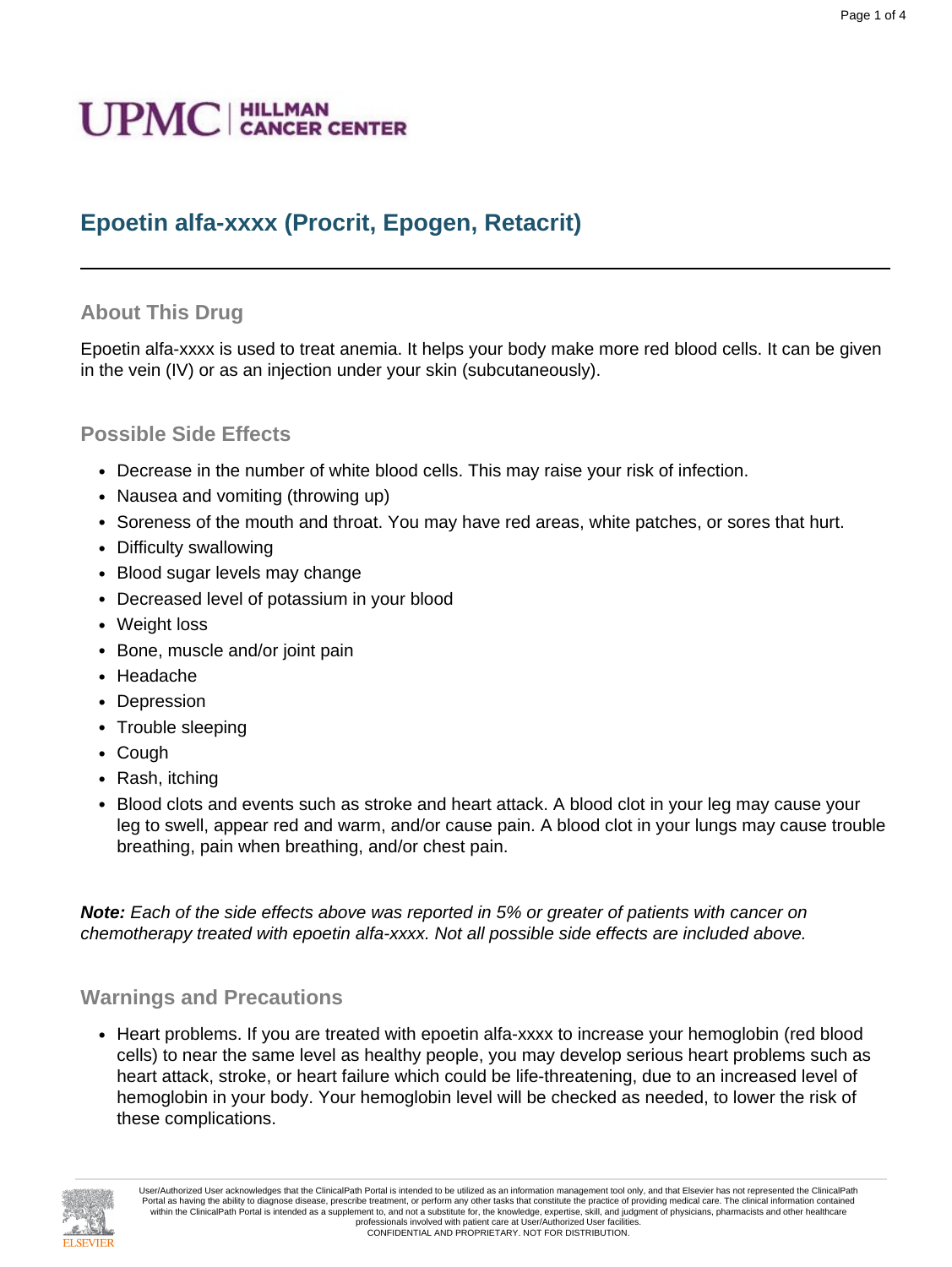- Blood clots and events such as stroke and heart attack, which can be life-threatening. A blood clot in your leg may cause your leg to swell, appear red and warm, and/or cause pain. A blood clot in your lungs may cause trouble breathing, pain when breathing, and/or chest pain.
- If you have certain types of cancer, your tumor may grow faster, and you may die sooner if epoetin alfa-xxxx is used.
- Antibodies to epoetin alfa-xxxx. These antibodies can block or lessen your body's ability to make red blood cells and can cause you to have severe anemia. This is extremely rare and usually affects patients with chronic kidney disease and/or hepatitis C.
- Allergic reactions, including anaphylaxis are rare but may happen in some patients. Signs of allergic reaction to this drug may be swelling of the face, feeling like your tongue or throat are swelling, trouble breathing, rash, itching, fever, chills, feeling dizzy, and/or feeling that your heart is beating in a fast or not normal way. **If this happens, do not take another dose of this drug. You should get urgent medical treatment.**
- Epoetin alfa-xxxx is made from human blood/albumin (protein) and carries an extremely rare risk of transmitting infectious diseases.
- Severe allergic skin reaction. You may develop blisters on your skin that are filled with fluid or a severe red rash all over your body that may be painful.

**Note:** Some of the side effects above are very rare. If you have concerns and/or questions, please discuss them with your medical team.

#### **How to Take Your Medication**

- Talk to your doctor, nurse and/or pharmacist for proper preparation, dosing and administration if you are self-injecting this medicine.
- Do not shake the medicine. Do not use if the medicine has been shaken or frozen.
- **Missed dose:** If you miss a dose, contact your physician.
- **Handling:** Wash your hands after handling your medicine, your caretakers should not handle your medicine with bare hands and should wear latex gloves.
- **Storage:** Store this medicine in the original package in the refrigerator, between 36°F to 46°F (2°C to 8°C). Do not freeze. Protect from light.
- **Disposal:** Discuss with your nurse or your doctor how to dispose of unused medicine/needles.

## **Treating Side Effects**

- Drink plenty of fluids (a minimum of eight glasses per day is recommended).
- If you throw up, you should drink more fluids so that you do not become dehydrated (lack of water in the body from losing too much fluid).
- To help with nausea and vomiting, eat small, frequent meals instead of three large meals a day. Choose foods and drinks that are at room temperature. Ask your nurse or doctor about other helpful tips and medicine that is available to help stop or lessen these symptoms.
- To help with weight loss, drink fluids that contribute calories (whole milk, juice, soft drinks, sweetened beverages, milkshakes, and nutritional supplements) instead of water.
- Include a source of protein at every meal and snack, such as meat, poultry, fish, dry beans, tofu, eggs, nuts, milk, yogurt, cheese, ice cream, pudding, and nutritional supplements.

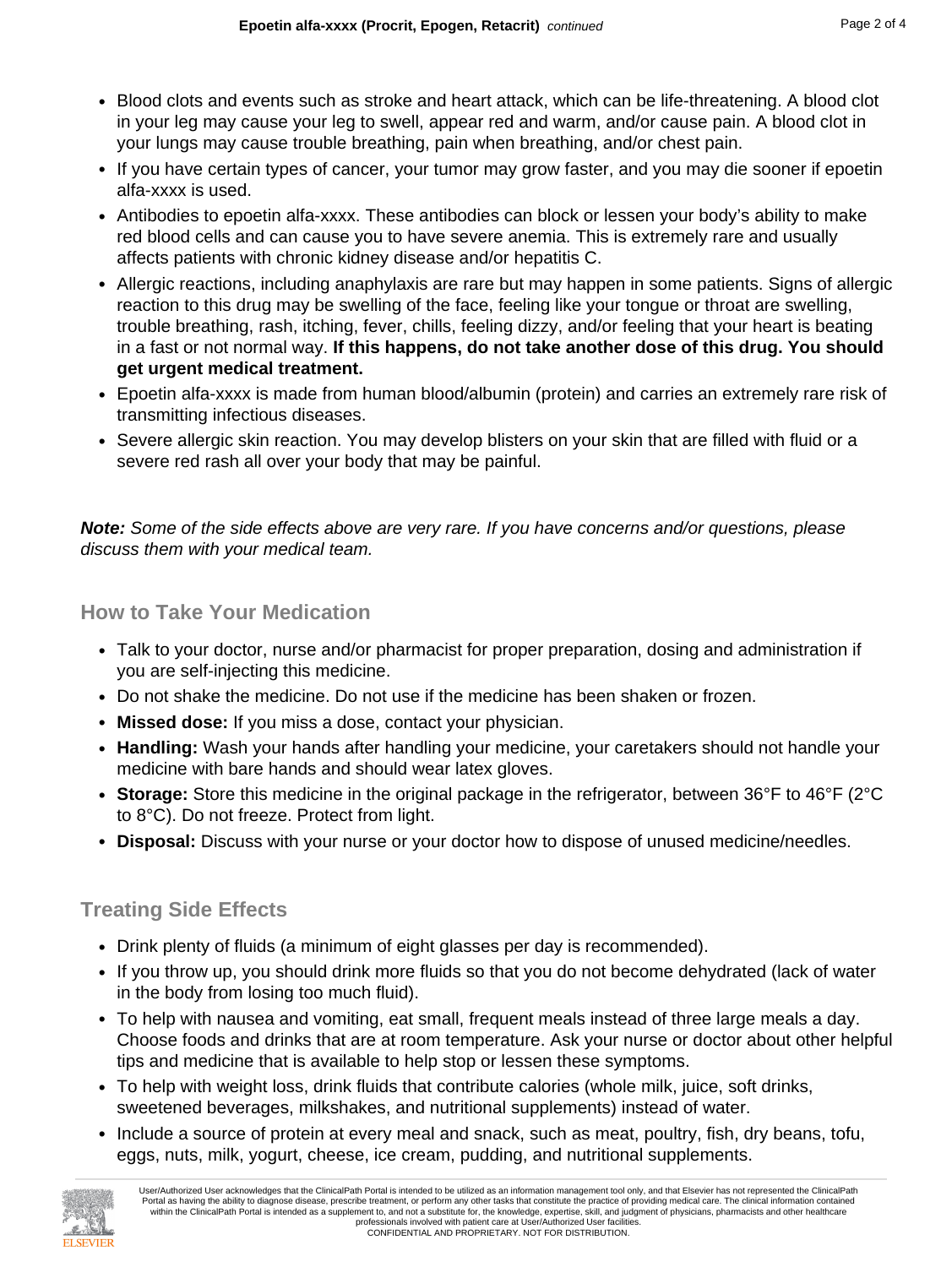- Mouth care is very important. Your mouth care should consist of routine, gentle cleaning of your teeth or dentures and rinsing your mouth with a mixture of 1/2 teaspoon of salt in 8 ounces of water or 1/2 teaspoon of baking soda in 8 ounces of water. This should be done at least after each meal and at bedtime.
- If you have mouth sores, avoid mouthwash that has alcohol. Also avoid alcohol and smoking because they can bother your mouth and throat.
- Manage tiredness by pacing your activities for the day.
- To help with itching, moisturize your skin several times a day.
- Avoid sun exposure and apply sunscreen routinely when outdoors.
- Be sure to include periods of rest between energy-draining activities.
- Get regular exercise. If you feel too tired to exercise vigorously, try taking a short walk.
- If you get a rash do not put anything on it unless your doctor or nurse says you may. Keep the area around the rash clean and dry. Ask your doctor for medicine if your rash bothers you.
- Keeping your pain under control is important to your well-being. Please tell your doctor or nurse if you are experiencing pain.
- If you have diabetes, keep good control of your blood sugar level. Tell your nurse or your doctor if your glucose levels are higher or lower than normal.
- To decrease the risk of infection, wash your hands regularly.
- Avoid close contact with people who have a cold, the flu, or other infections.
- Take your temperature as your doctor or nurse tells you, and whenever you feel like you may have a fever.

#### **Food and Drug Interactions**

- There are no known interactions of epoetin alfa-xxxx with food.
- This drug may interact with other medicines. Tell your doctor and pharmacist about all the prescription and over-the-counter medicines and dietary supplements (vitamins, minerals, herbs, and others) that you are taking at this time. Also, check with your doctor or pharmacist before starting any new prescription or over-the-counter medicines, or dietary supplements to make sure that there are no interactions.

#### **When to Call the Doctor**

Call your doctor or nurse if you have any of these symptoms and/or any new or unusual symptoms:

- Fever of 100.4° F (38° C) or higher
- Chills
- Headache that does not go away
- Blurry vision or other changes in eyesight
- Lose interest in your daily activities that you used to enjoy and feeling this way every day, and/or you feel hopelessness
- Trouble falling or staying asleep
- Tiredness or extreme weakness that interferes with your daily activities



User/Authorized User acknowledges that the ClinicalPath Portal is intended to be utilized as an information management tool only, and that Elsevier has not represented the ClinicalPath Portal as having the ability to diagnose disease, prescribe treatment, or perform any other tasks that constitute the practice of providing medical care. The clinical information contained within the ClinicalPath Portal is intended as a supplement to, and not a substitute for, the knowledge, expertise, skill, and judgment of physicians, pharmacists and other healthcare professionals involved with patient care at User/Authorized User facilities. CONFIDENTIAL AND PROPRIETARY. NOT FOR DISTRIBUTION.